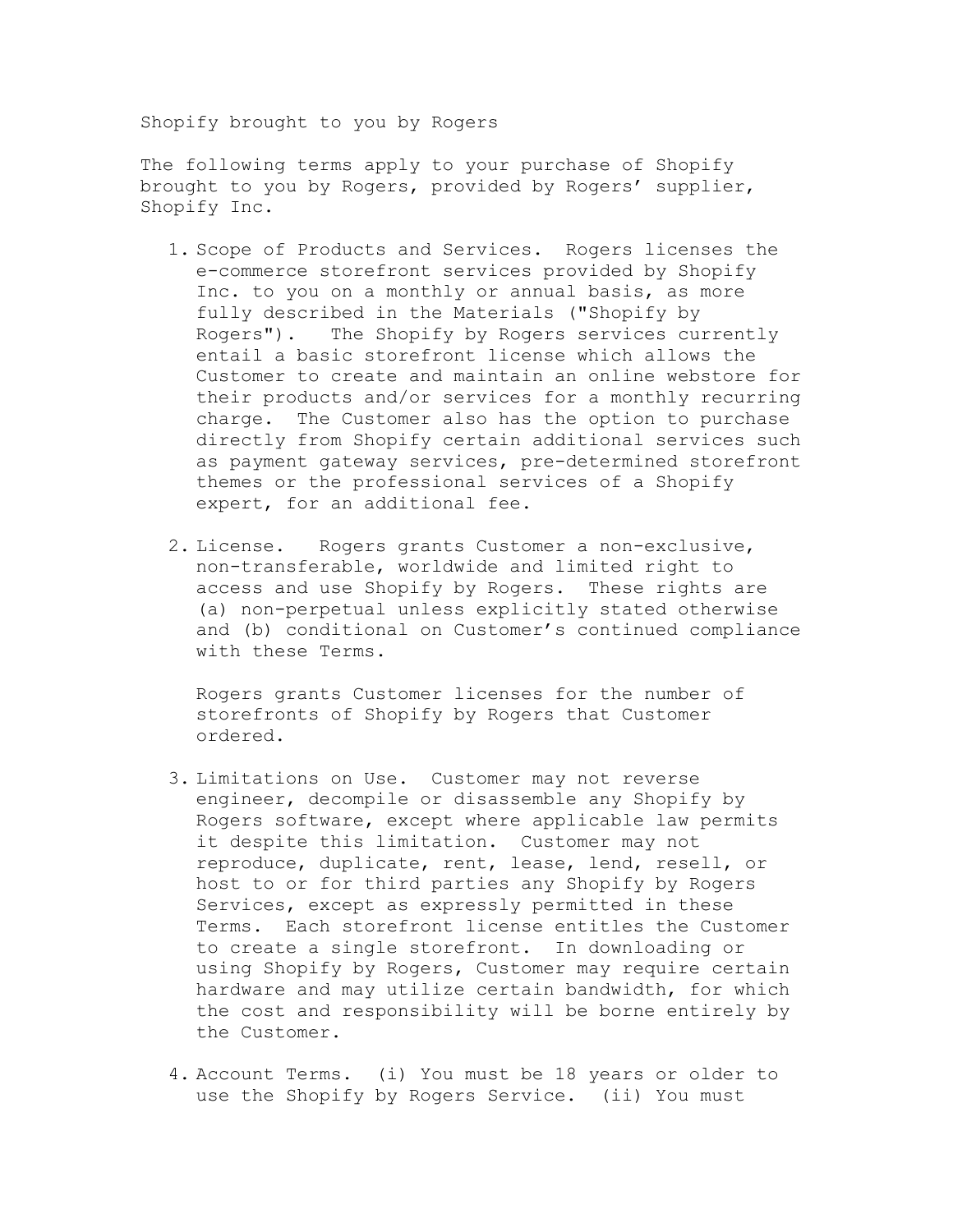likewise provide your full legal name, current address, a valid email address, and any other information needed in order to complete the Shopify by Rogers signup process. (iii) You are responsible for keeping your Shopify by Rogers password secure. Rogers cannot and will not be liable for any loss or damage from your failure to maintain the security of your account and password. (iv) You may not use the Shopify by Rogers Service for any illegal or unauthorized purpose nor may you, in the use of the Service, violate any laws in your jurisdiction (including but not limited to copyright laws) as well as the laws of Canada and the Province of Ontario. (v) You are responsible for all activity and content (data, graphics, photos, links) that is uploaded under your Shopify by Rogers account. (vi) You must not transmit any worms or viruses or any code of a destructive nature. (vii) A breach or violation of any provision of this Section 104, as determined in the sole discretion of Rogers, will result in an immediate termination of your Shopify by Rogers Services.

5. General Conditions for Shopify by Rogers. (i) Rogers reserves the right to modify or terminate the Shopify by Rogers Service without notice for any reason, including but not limited to, the breaking of these Terms, including the privacy policy, or Rogers' Acceptable Use Policy. Rogers reserves the right to refuse service to anyone for any reason at any time. Your use of the Shopify by Rogers Service is at your sole risk. The Shopify by Rogers Service is provided on an "as is" and "as available" basis without any warranty or condition, express, implied or statutory. (ii) Rogers does not warrant that the Shopify by Rogers Services will be uninterrupted, timely, secure, or error-free. (iii) Rogers does not warrant that the results that may be obtained from the use of the Shopify by Rogers Services will be accurate or reliable. (iv) You understand that your content (not including credit card information), may be transferred unencrypted and involve (a) transmissions over various networks; and (b) changes to conform and adapt to technical requirements of connecting networks or devices. Credit Card information is always encrypted during transfer over networks. (v) Rogers may, but has no obligation to, remove content and accounts containing content that we determine in our sole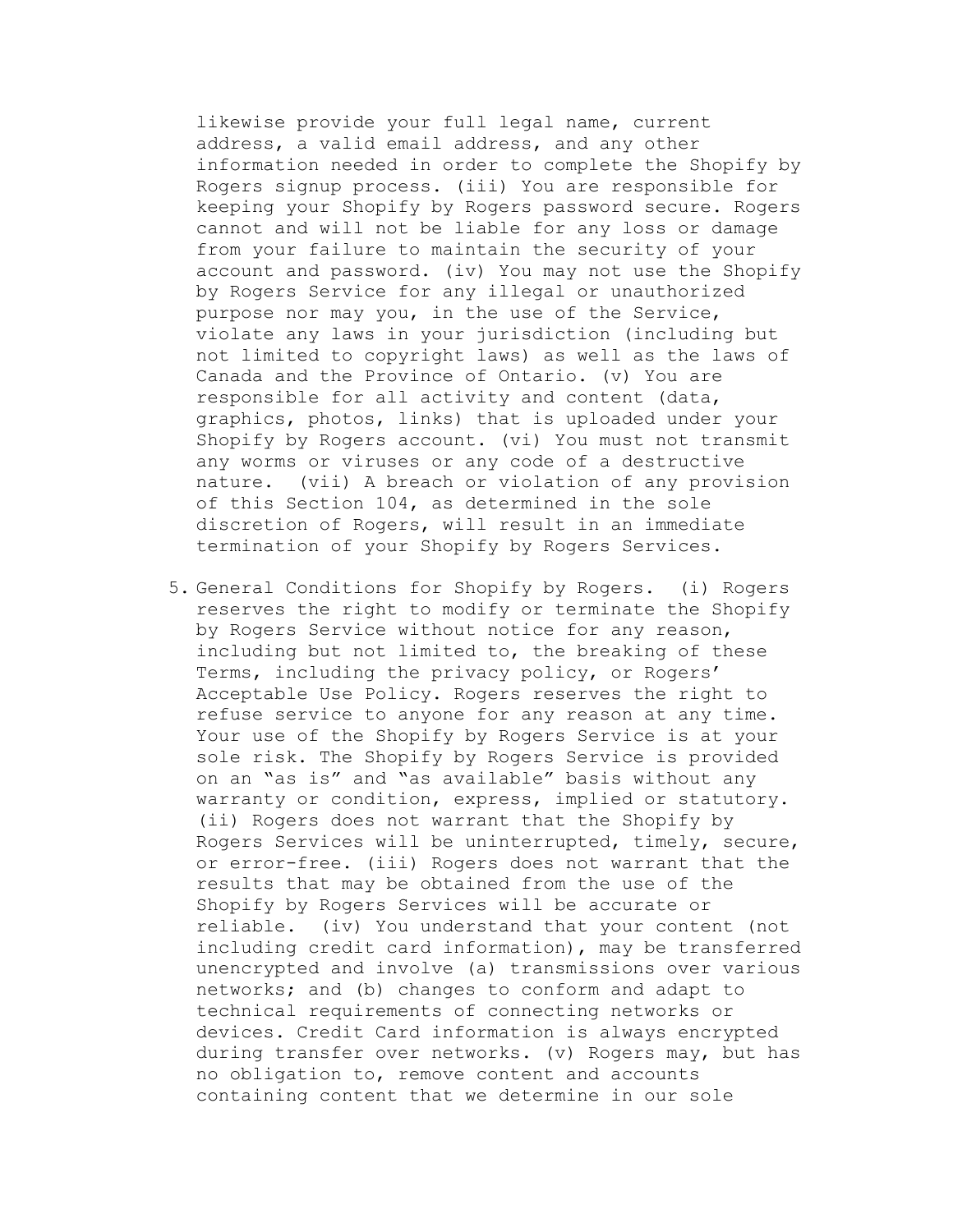discretion are unlawful, offensive, threatening, libelous, defamatory, pornographic, obscene or otherwise objectionable or violates any party's intellectual property or these Terms. (vi) Rogers does not warrant that the quality of any products, services, information, or other material purchased or obtained by you through the Shopify by Rogers Services will meet your expectations, or that any errors in the Shopify by Rogers Services will be corrected. (vii) You agree to indemnify and hold Rogers and (as applicable) our parent, subsidiaries, affiliates, Rogers' partners, officers, directors, agents, and employees, harmless from any claim or demand, including reasonable attorneys' fees, made by any third party due to or arising out of your breach of these Terms or the documents they incorporate by reference, or your violation of any law or the rights of a third party.(viii) Verbal or written abuse of any kind (including threats of abuse or retribution) of any Shopify by Rogers customer, Rogers employee, member, or officer will result in immediate account termination. (ix) Rogers does not claim any intellectual property rights over the material you provide to the Shopify by Rogers Service. All material you upload remains yours. You can remove your Shopify by Rogers store at any time by deleting your account. This will also remove from public view all content you have stored on the Shopify by Rogers Service. (x) By uploading images and item description content to Shopify.com, you agree to allow other internet users to view them and you agree to allow Shopify by Rogers to display and store them and you agree that Rogers can, at any time, review all the content submitted by you to its Shopify by Rogers Service. You retain ownership over all content that you submit to a Shopify by Rogers store however, by making your store public, you agree to allow others to view your content. (xi) You shall not purchase search engine or other pay per click keywords (such as Google AdWords), or domain names that use "Shopify" or Shopify trademarks and/or variations and misspellings thereof. (xii) Rogers does not pre-screen content and it is in its sole discretion to refuse or remove any content that is available via the Shopify by Rogers Services. (xiii) Commercially reasonable efforts will be made to continually enhance your Shopify by Rogers Services and improve their functionality but Rogers reserves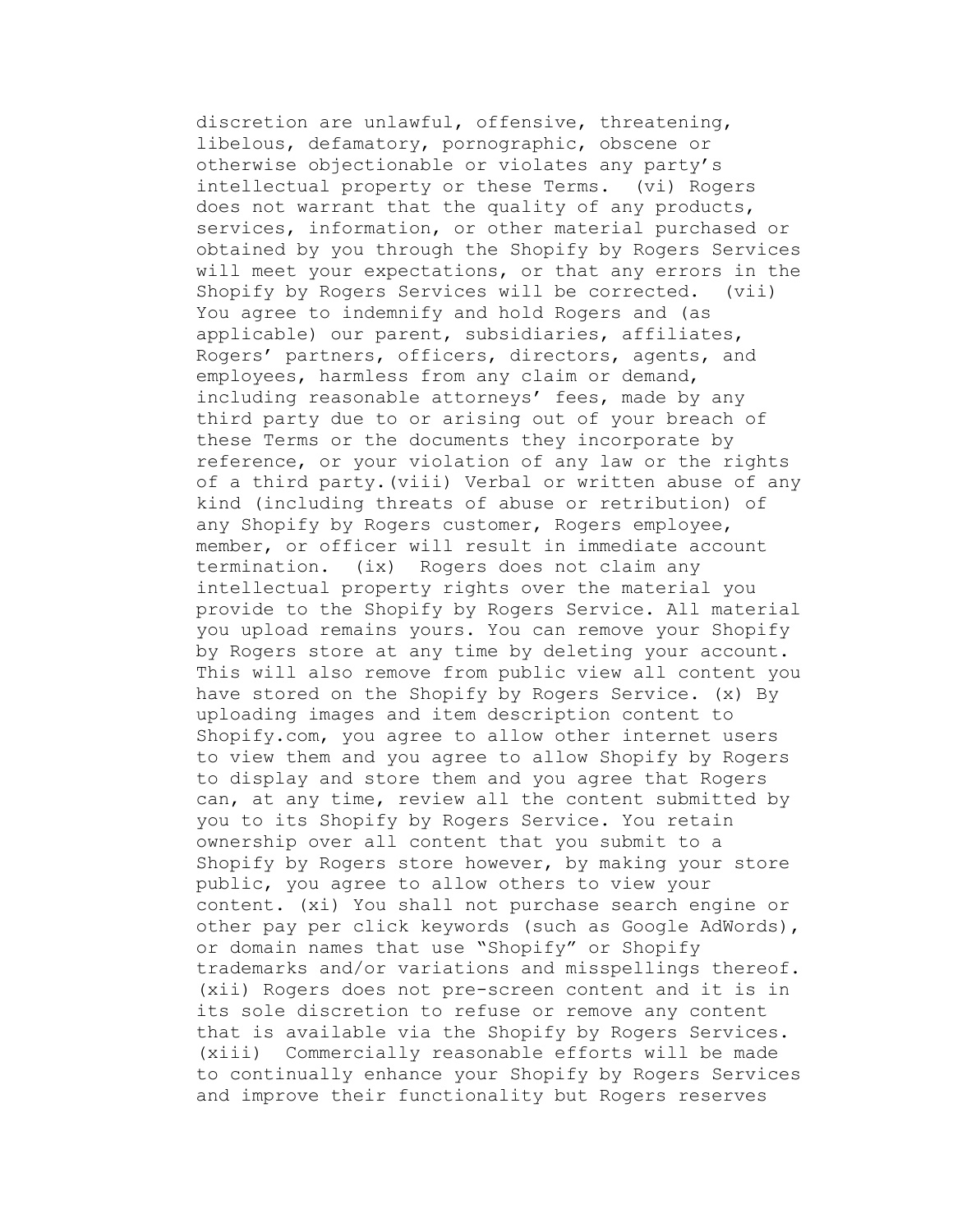the right at any time to time to modify or discontinue the Shopify by Rogers Service (or any part thereof) with or without notice. (xiv) Rogers shall not be liable to you or to any third party for any modification, price change, suspension or discontinuance of the Shopify by Rogers Services.

- 6. Theme Store Conditions. (i) You may modify the appearance of your Shopify by Rogers store with a Theme from the Theme Store. Shopify by Rogers customers will contract directly with Shopify, Inc. for any Themes, and such purchase may be subject to additional conditions. (ii) If you download a Theme, you are licenced to use it for a single store only. You are free to transfer a Theme to a second one of your own stores if you close your first store. You are not permitted to transfer or sell a Theme to any other person's store on Shopify by Rogers or elsewhere. Multiple stores require multiple downloads, paying the purchase price each time. (iii) Shopify by Rogers may modify the Theme where it contains, in our sole discretion, an element that may be unlawful, offensive, threatening, defamatory, pornographic, obscene, or otherwise objectionable, or that violates any person's intellectual property, even if you received the Theme in that condition. (iv) Technical support for a Theme is the responsibility of the designer, and Rogers accepts no responsibility to provide such support. (v) It is the responsibility of the Customer, and not Rogers, to ensure that the installation of a new Theme does not overwrite or damage the current or pre-existing theme, or UI, of the Customer's store.
- 7. Shopify Experts Conditions. (i) Shopify Experts is an online directory of independent third parties ("Experts") that can help you build and operate your Shopify by Rogers store. Shopify by Rogers customers will contract directly with Shopify, Inc. for any Experts, and such purchase may be subject to additional conditions. Rogers does not employ Experts and is in no way affiliated with Experts. (ii) Rogers does not endorse Experts and takes no responsibility for any work performed by Experts or failure to fulfill a work order. Links to websites of Experts, announcements about services or offers, and responses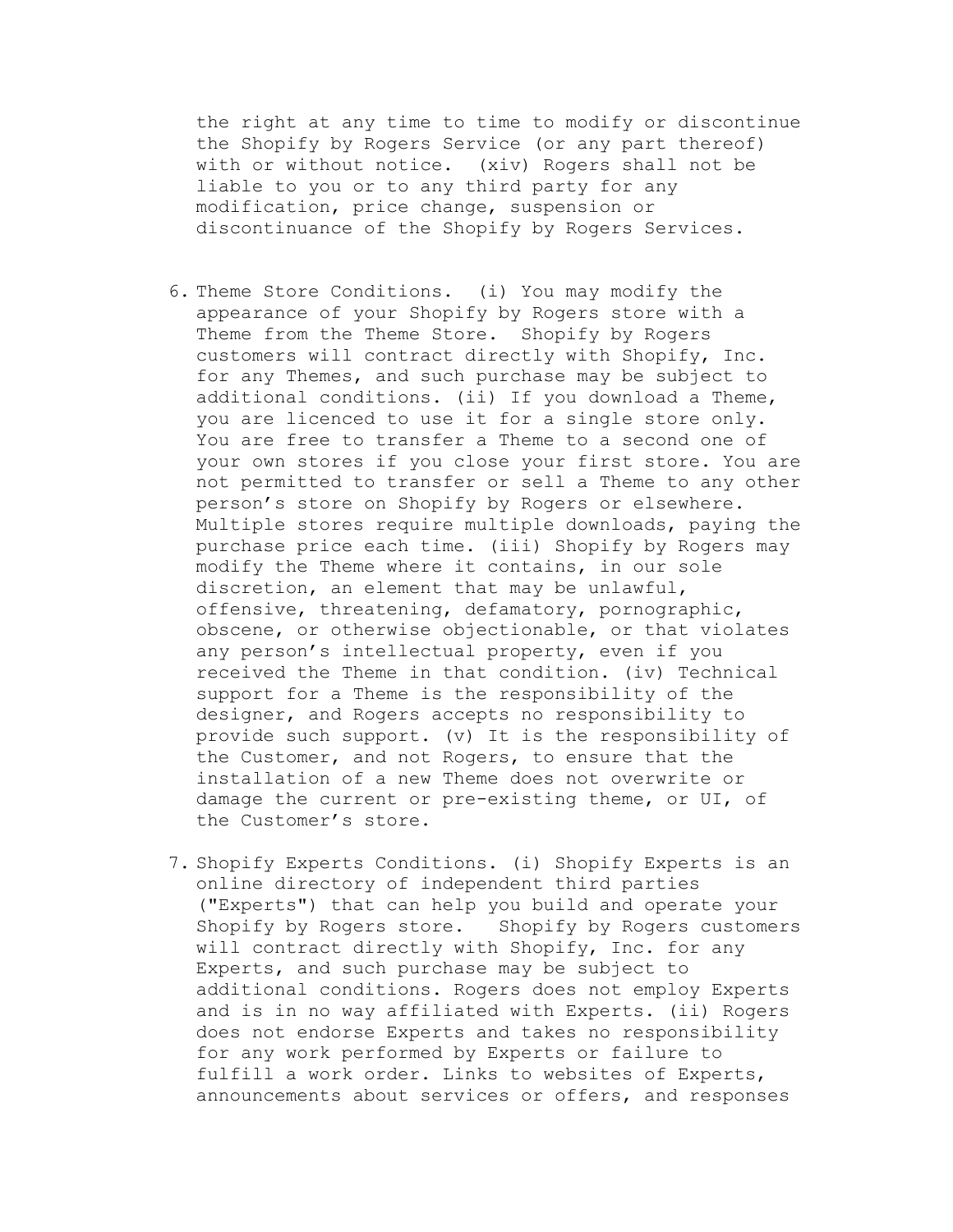to email inquiries regarding Experts, are provided solely for informational purposes and shall not be construed or imply permission, or an affiliation, position regarding any issue in controversy, authentication, appraisal, sponsorship, nor a recommendation or endorsement of any website, product, service, activity, business, organization, or person, and any offers, products, services, statements, opinions, content or information on any linked thirdparty website. (iii) Under no circumstances shall Rogers be liable for any direct, indirect, incidental, special, consequential, exemplary or other damages whatsoever, including, without limitation, any direct, indirect, incidental, special, consequential, exemplary or other damages that result from any contractual relationship between you and Experts. These limitations shall apply even if Rogers has been advised of the possibility of such damages. The foregoing limitations shall apply to the fullest extent permitted by law.

- 8. Optional Tools Conditions. (i) Shopify by Rogers may provide you with access to third party tools over which Rogers nor its supplier neither monitors nor has any control or input. (ii) You acknowledge and agree that Shopify by Rogers provides access to such tools "as is" without any warranties, representations or conditions of any kind and without any endorsement. Rogers and its supplier shall have no liability whatsoever arising from or relating to your use of optional third party tools. (iii) Any use by you of optional tools offered through the Shopify by Rogers site is entirely at your own risk and discretion and you should ensure that you are familiar with and approve the terms on which tools are provided by the relevant third party provider(s). (iv) Rogers strongly recommends that Customer seeks specialist advice before using or relying on certain tools. In particular, tax calculators should be used for reference only and not as a substitute for independent tax advice when assessing the correct tax rates Customer should charge Shopify by Rogers end users.
- 9. Privacy. In addition to the provisions of Section 34 of these Terms, the Customer acknowledges and agrees to comply with the Shopify Privacy Policy